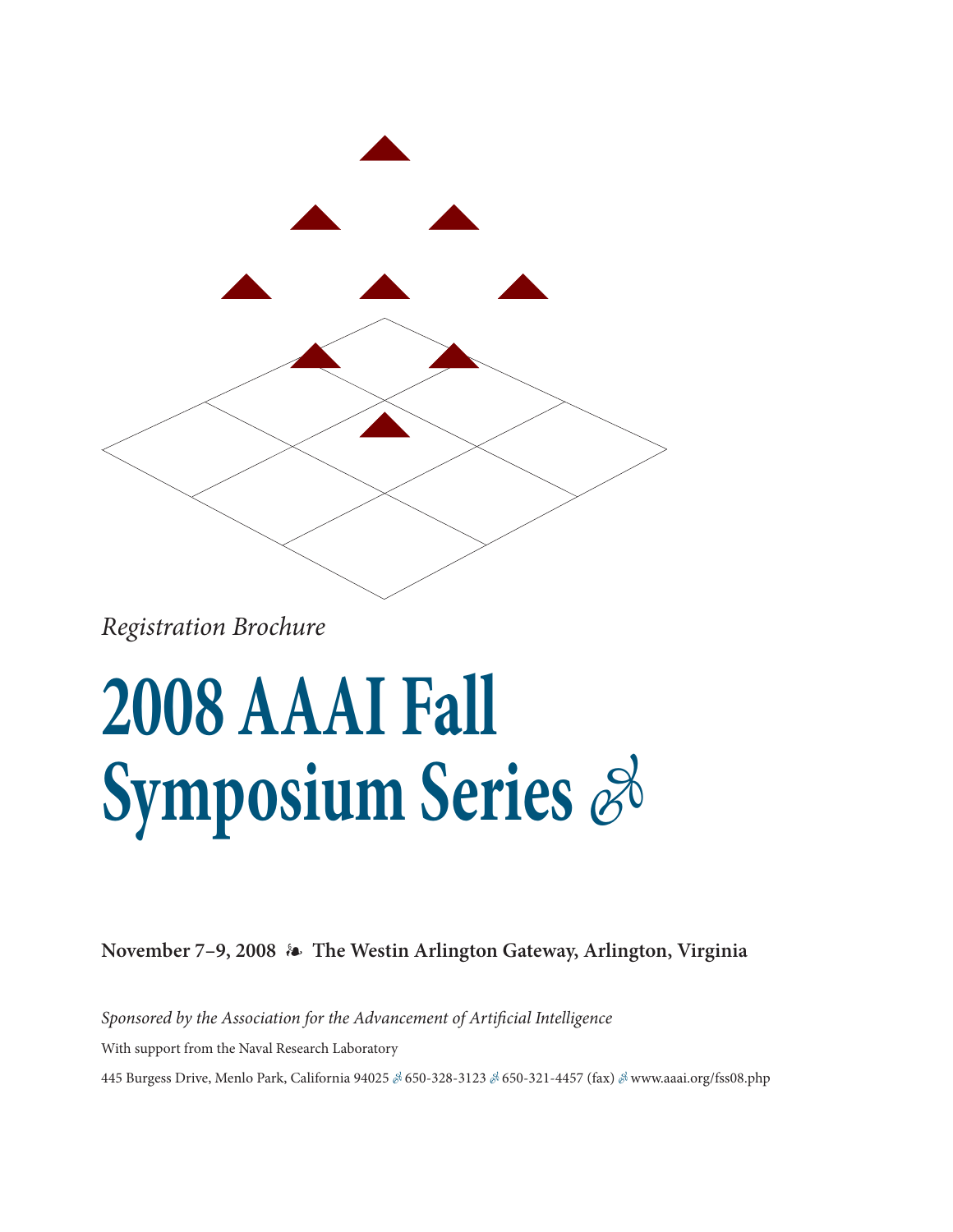## **Tentative Program Schedule**

*(subject to change)*

**Friday, November 7** 9:00 AM – 5:30 PM: Symposia sessions 6:00 PM – 7:00 PM: Reception

**Saturday, November 8** 9:00 AM – 5:30 PM: Symposia sessions 6:00 PM – 7:00 PM: Plenary session

## **Sunday, November 9**

9:00 AM – 12:30 PM: Symposia sessions

*Registration will be located in the Ballroom Foyer on the Second Level.*



The Association for the Advancement of Arti-<br>ficial Intelligence is pleased to present the<br>cases E ii s 2008 Fall Symposium Series, to be held Friday through Sunday, November 7–9, at the Westin Arlington Gateway in Arlington, Virginia, adjacent to Washington, DC. The titles of the seven symposia are as follows:

- 1 Adaptive Agents in Cultural Context
- 2 AI in Eldercare: New Solutions to Old Problems
- 3 Automated Scientific Discovery
- 4 Biologically Inspired Cognitive Architectures
- 5 Education Informatics: Steps Toward the International Internet Classroom
- 6 Multimedia Information Extraction
- 7 Naturally Inspired AI

The highlights of each symposium will be presented at a special plenary session. Notes will be prepared and distributed to participants in each symposium, but will not otherwise be available unless published as an AAAI Technical Report or edited collection.

Each symposium will have limited attendance. Participants will be expected to attend a single symposium throughout the symposium series. In addition to participants selected by the program committee of the symposia, a limited number of other interested parties will be allowed to register in each symposium on a first-come, first-served basis. To register, please fill out the registration form, and send it along with payment to:

2008 Fall Symposium Series AAAI 445 Burgess Drive Menlo Park, CA 94025-3442 Telephone: (650) 328-3123\* Fax: (650) 321-4457\* Email: fss08@aaai.org\*

*\*Credit card orders only, please.* Please note that there are security issues involved with the transmittal of credit card information over the internet. AAAI will not be held liable for any misuse of your credit card information during its transmittal to AAAI.

Online registration is also available at www.aaai.org/Symposia/Fall/fss08.php, along with this document.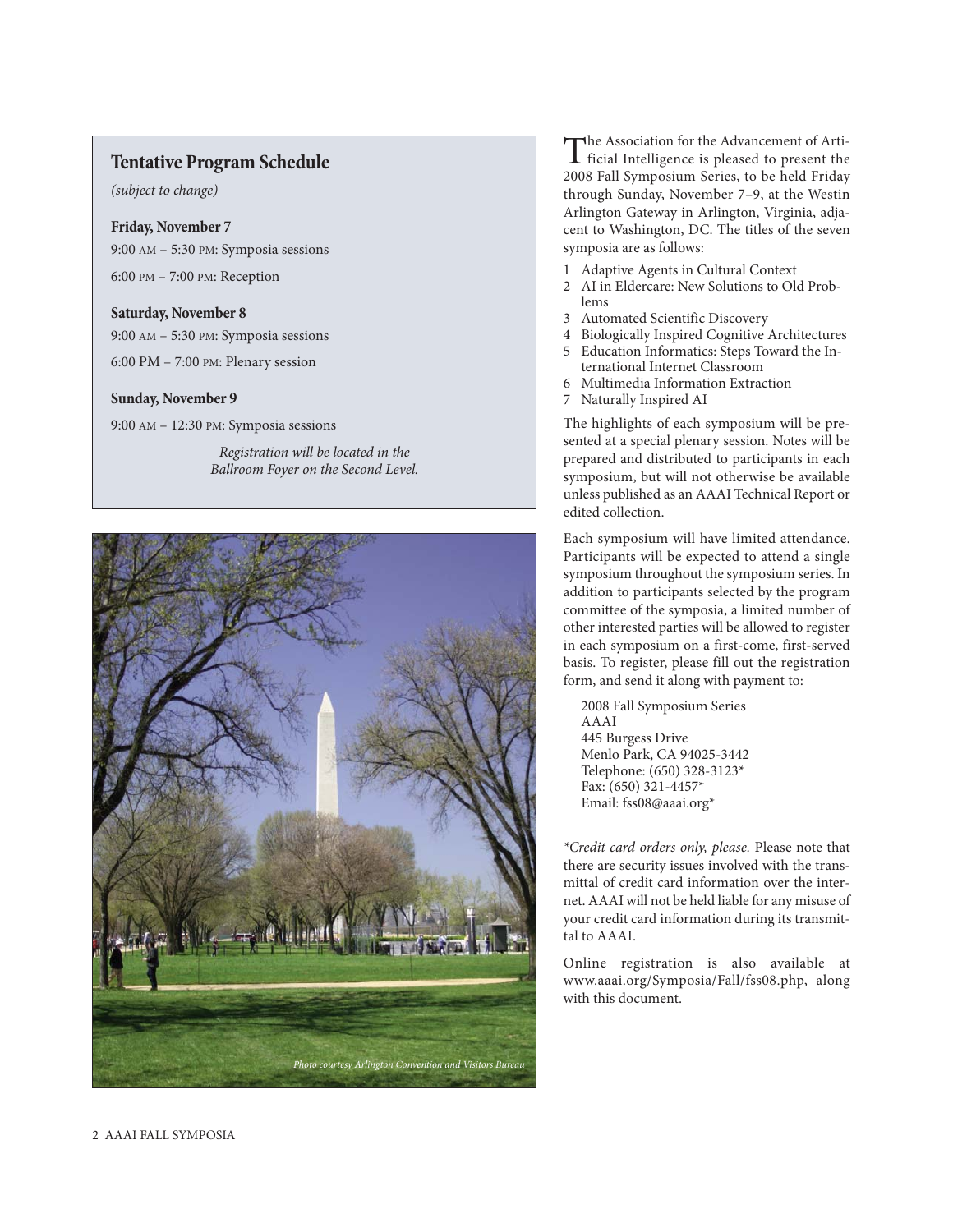Computational human behavior models, in ex-tending a conventional information-processing approach, face two complex problems: adaptation and evolution of behavior, and the sociocultural specificity of cognition. These fields are vast, variegated, informed by disparate theoretical and technical disciplines, and interrelated. This symposium seeks to focus research by examining their intersection. In addition to informing academic research, applications include simulations and training for international commercial enterprise, non-governmental organizations, and military, as well as commercial games.

We aim to bring together communities of artificial intelligence, social science, and cognitive science researchers, with developers of games and simulations within both commercial and governmental sectors. To this end, presented papers will include the following:

- Case studies of simulation or game development that contain adaptive and/or cultural aspects
- Theoretical work in modeling cultural behavior, adaptive behavior, or their interrelation
- Analysis of human behavior in relevant domains

Additionally, Marcus Griffin, Senior Social Science Advisor to the Human Terrain System and professor of anthropology at Christopher Newport University has been invited to speak about his recent experiences as a cultural anthropologist with the U.S. Army in its effort to implement the Human Terrain System.

## **Organizing Committee**

Alex Davis, cochair (Stottler Henke), Jeremy Ludwig, cochair (Stottler Henke), David W. Aha (Naval Research Laboratory), Harold Hawkins (Office of Naval Research), Lewis Johnson (Tactical Language Training), Helen Altman Klein (Wright State University), Glenn Taylor (Soar Technology, Inc.), Michael van Lent (USC / Institute for Creative Technologies), Abbas K. Zaidi (George Mason University)

## **For More Information**

For more information about the symposium see the supplementary symposium web site (www .stottlerhenke.com/AAAI08FallSymposium).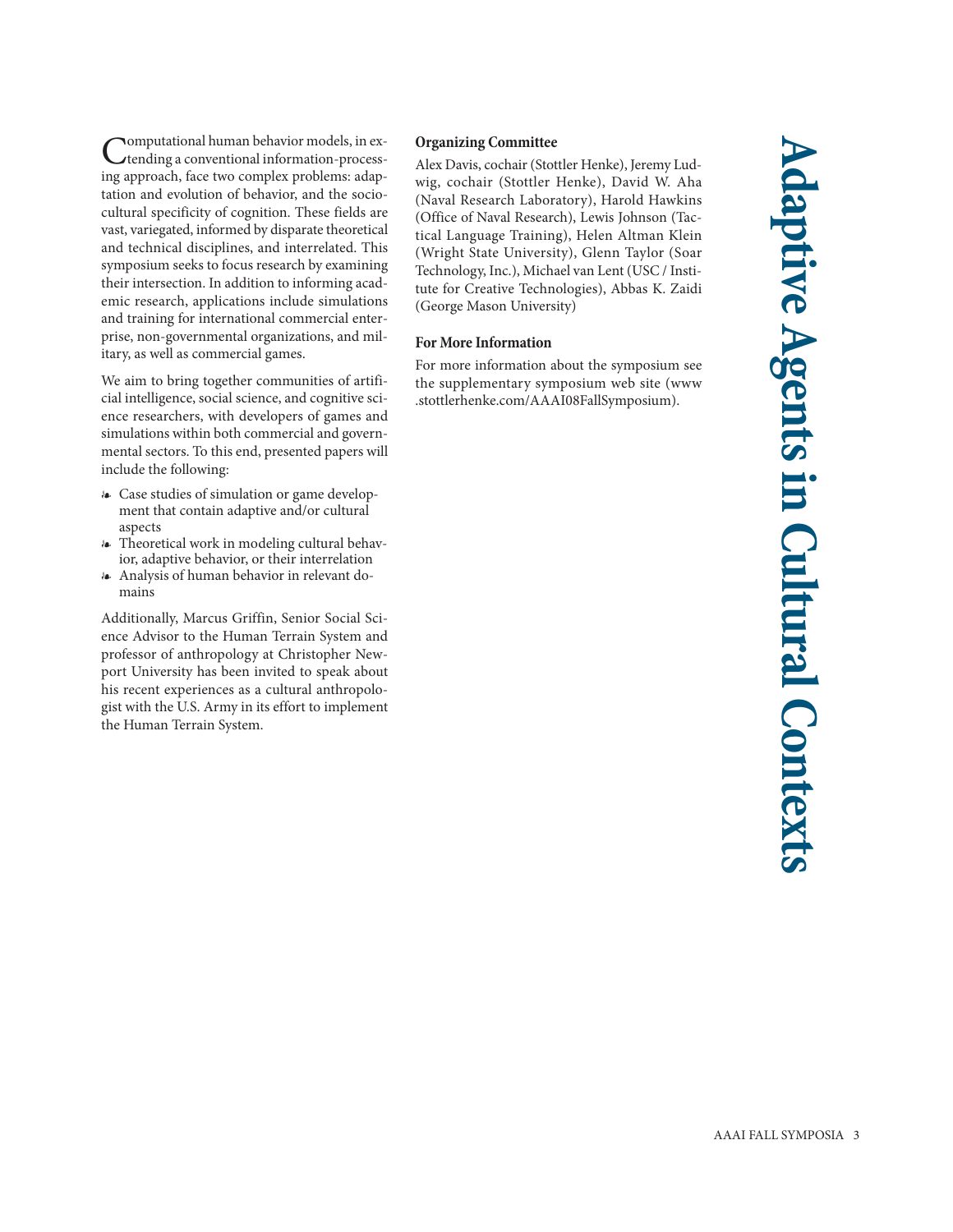There is a wide range of problems facing older<br>adults as they age. Many represent old challenges to health-care providers, including chronic illnesses like heart disease, diabetes, and hypertension, as well as deterioration of physical function, high risk of falling, strokes, memory problems, cognitive decline, and loneliness. At the same time, the population of older adults is growing dramatically, giving concern as to how these people will get the care they need.

AI technology offers the potential for innovative solutions, spanning such areas as sensing and sensory perception, computer vision, planning, reasoning, smart homes, robotics and human-robot interaction. We invite an interdisciplinary group with joint interests in addressing aging-related challenges. In addition to AI researchers, gerontologists, geriatric nurses and psychiatrists, rehabilitation therapists, social workers, counselors, epidemiologists, and those from other related professions and disciplines are invited to attend. We will provide a forum to share ideas, foster new collaborations, and investigate funding opportunities.

The symposium will focus on a variety of topics that address the physical, cognitive, and emotional challenges of aging:

- Smart homes
- Reminder systems
- Fall detection
- Automatic gait analysis
- Passive sensing for monitoring physical and/or cognitive condition
- Wearable sensors
- Aging assessment tools
- Robotics for eldercare
- Stroke rehabilitation
- Systems to provide emotional support
- Aging assistance for people with disabilities
- Ethical considerations of eldercare systems
- Evaluating eldercare systems

## **Format**

A combination of presentation and discussion styles is planned, including focused panel discussions. One panel offers the perspective of gerontology experts while another is on ethics. We will also have talks describing established work followed by discussion periods; short talks describing emerging work followed by discussion periods; breakout sessions with small groups discussing challenges and possible solutions; reports to the large group; and discussion of funding opportunities.

## **Organizing Committee**

Marge Skubic, chair (University of Missouri), Michael Anderson (University of Hartford), Susan Anderson (University of Connecticut), Tim Bickmore (Northeastern University), Cynthia Breazeal (MIT), Jesse Hoey (University of Dundee, Scotland), Stephen Intille (MIT), Ben Krose (University of Amsterdam), Alex Mihailidis (University of Toronto), Federico Pecora (Orebro University, Sweden), Rich Simpson (University of Pittsburgh), Holly Yanco (University of Massachusetts Lowell), Howard Wactlar (Carnegie Mellon University)

## **For More Information**

For more information about the symposium see the supplementary symposium web site (eldertech.missouri.edu/aaai/).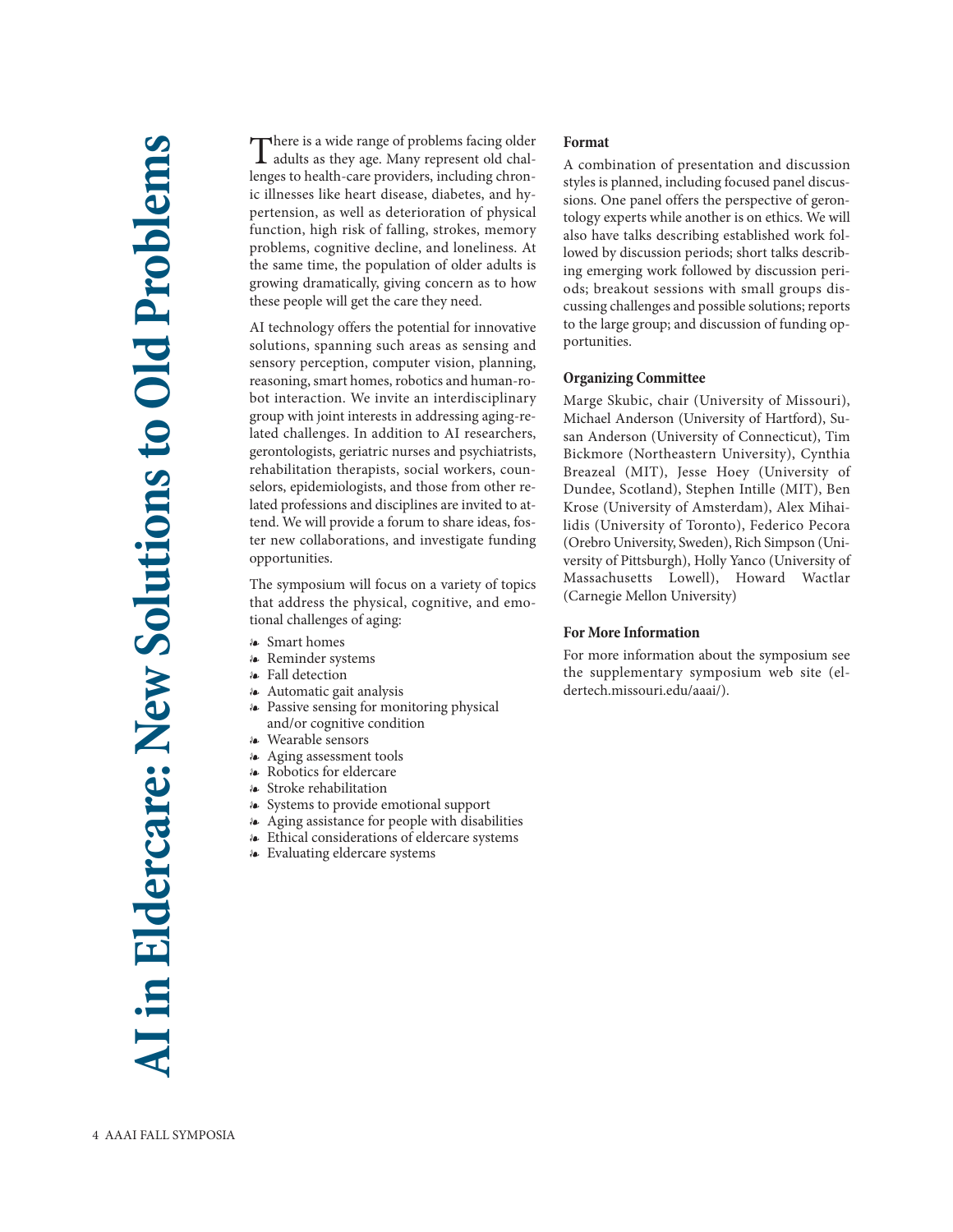There is a long and fascinating history of hu-mankind's endeavor to explain and, with the advent of AI, ultimately mechanize the overarching processes that lead to scientific discoveries. This quest dates back to Aristotle's account of human deductive reasoning (the theory of the syllogism, developed to model the discoveries of Euclid), and continues through modern AI, which, through impressive systems like LT, Bacon, GT, Eurisko, and Graffiti (and many theorem provers, model finders, and computational frameworks for machine-assisted reasoning), has placed some degree of such automation within reach. Over the past 60 years, starting with AI's inaugural conference, systems such as these have automated aspects of scientific discovery. Machines have generated novel and interesting conjectures (some of which have spawned new scientific research areas), and increasingly efficient techniques have been invented to prove or refute them.

Nevertheless, the sobering fact remains that such advances fall far short of approaching the creativity and innovation of even amateur scientists. We believe that AI is ripe for revolutionary progress in automated and semi-automated scientific discovery, in no small part because the field now has on hand systems that mark advances in various parts of discovery — parts that, when interconnected, may make for some very exciting new systems. We also believe that dialogue between researchers behind these systems could lead to a new generation of powerful AI discovery systems.

This symposium will survey the state of the art in systems that cover some aspects of the entire process of scientific discovery (including, for example, representation, exploration, conjecture generation, validation, and publishing or reporting). Of particular interest is how the current technologies can fit together to form an environment by which the human reasoner's vision and reach can be augmented, and what goals should be set in order to move closer to the complete mechanization of general scientific discovery or at least closer to a time when machines can truly operate as intelligent assistants in the search for new discoveries..

## **Organizing Committee**

Andrew Shilliday, cochair (Rensselaer Polytechnic Institute), Selmer Bringsjord, cochair (Rensselaer Polytechnic Institute) (selmer@rpi.edu), Alan Bundy (University of Edinburgh), Simon Colton (Imperial College London), Doug Lenat (Cycorp)

## **For More Information**

For more information about the symposium see the supplementary symposium web site (www.cogsci.rpi.edu/conferences/AAAI/Fall Symposium2008/).



*Photo courtesy Arlington Convention and Visitors Bureau*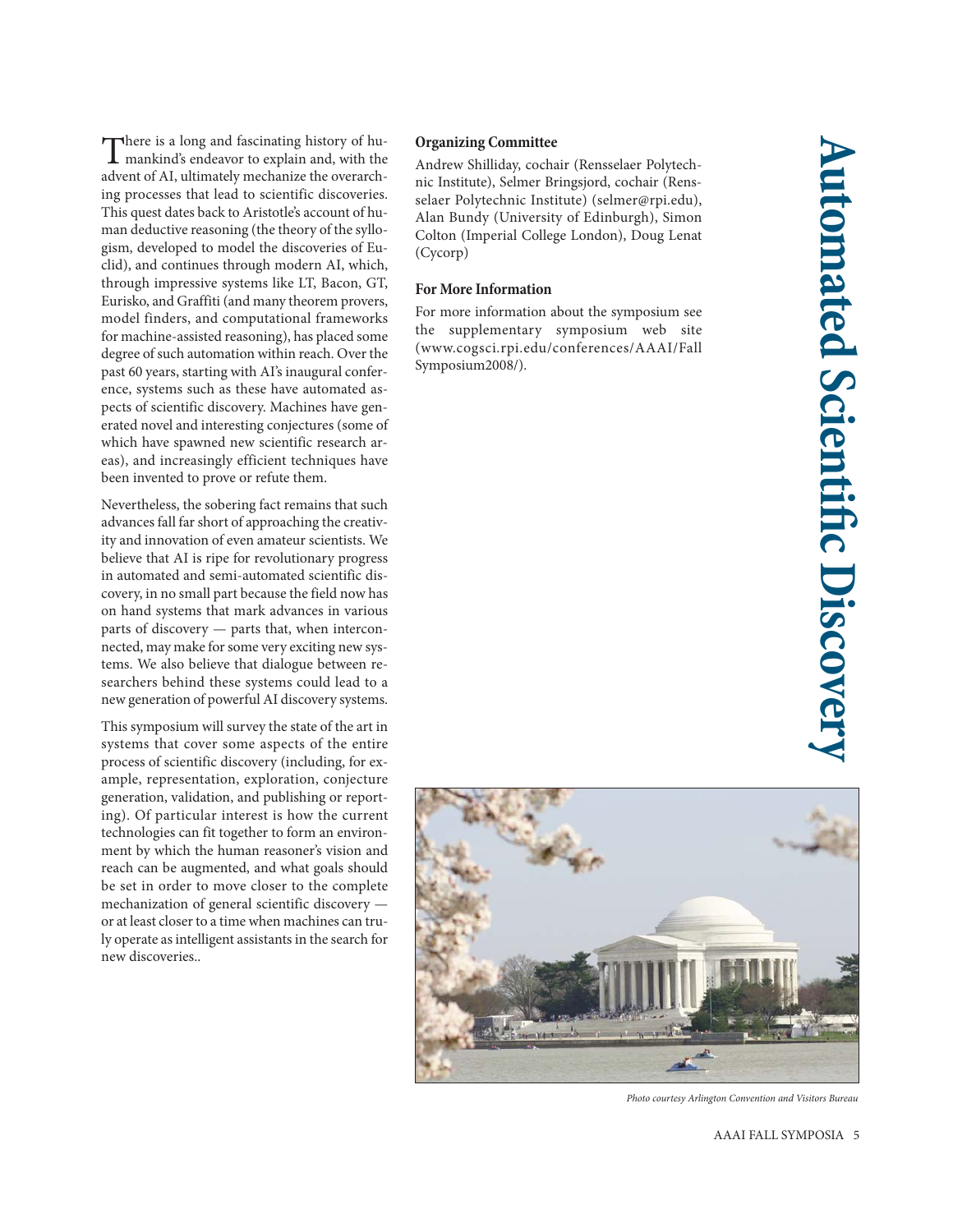We invite you to participate in the first inter-national symposium focused on the challenge of creating a computational equivalent of the human mind in its higher cognitive abilities. This fundamental scientific task calls for the design and experimental study of biologically inspired cognitive architectures (BICA), including those capable of humanlike cognitive growth. The primary objective of the symposium is to showcase recent modeling and rapid prototyping experience aimed at building architectures of cognitive agents that have been inspired by the human brain and, in a definite sense, operate like the human mind. At the same time, theoretical discussion of the underlying mechanisms is equally encouraged.

## **Topics**

Topics of the program include the following:

- Cognitive architectures describing the human brain-mind at a computational level
- Models of human-like learning, meta-learning, the self and self-awareness
- Educational practice of self-regulated learning as a source of inspirations for BICA
- Natural language acquisition and NLP-based learning: identifying the 'critical mass' of capabilities that enables cognitive growth
- Developing systems of values and humanlevel emotional intelligence in artifacts
- Bridging the gap between biological and computational systems in robustness, flexibility, integration and human-like learning abilities
- Vital biological constraints informed by neuroscience and their computational leverage in embodied cognition
- Large-scale computational BICA projects and their future real-world applications

## **Speakers**

Key speakers include Michael Anderson, Michael Arbib, Giorgio Ascoli, Roger Azevedo, Susan Epstein, Paul Kogut, Chris Lebiere, Marge McShane, Dan Oblinger, Martha Palmer, Don Perlis, Dennis Perzanowski, Walt Schneider, Kristinn Thorrison, Richard Waldinger, and Ralph Weischedel.

## **Format**

The symposium format is a one-track session with panel discussions and a poster session. A joint session with the parallel Symposium on Naturally Inspired AI is expected. An early notification of the intent to participate with name, affiliation, address, phone and fax sent by email to samsonovich@cox.net is strongly encouraged. A limited number of scholarships are available for students attending the symposium. Interested students should apply via email.

## **Organizing Committee**

Alexei Samsonovich (chair) (GMU), Deepak Khosla (HRL), Laurent Itti (USC), Murray Shanahan (Imperial College), Antonio Chella (U. Palermo), Richard Granger (Dartmouth College), Shane Mueller (Klein/ARA), Ben Goertzel (Novamente/AGIRI), David Noelle (UC Merced)

## **Program Committee**

Samuel Adams (IBM), James Albus (NIST), Alan Bond (UCLA), Michael Cox (BBN), Son Dao (HRL), Stanley Franklin (U. Memphis), John Gero (MIT), Elkhonon Goldberg (NYU), Andreas Herzog (IESK), Eva Hudlicka (Psychometrix), Neil Jacobstein (Stanford University), Evguenia Malaia (Purdue University), Howard Shrobe (MIT), Narayan Srinivasa (HRL), Brian Tsou (AFRL), Pei Wang (Temple University), John Weng (Michigan State University)

## **For More Information**

For more information about the symposium, including the list of accepted papers, panelists and keynote talks, please see the supplementary symposium web site (binf.gmu.edu/~asamsono/ bica/).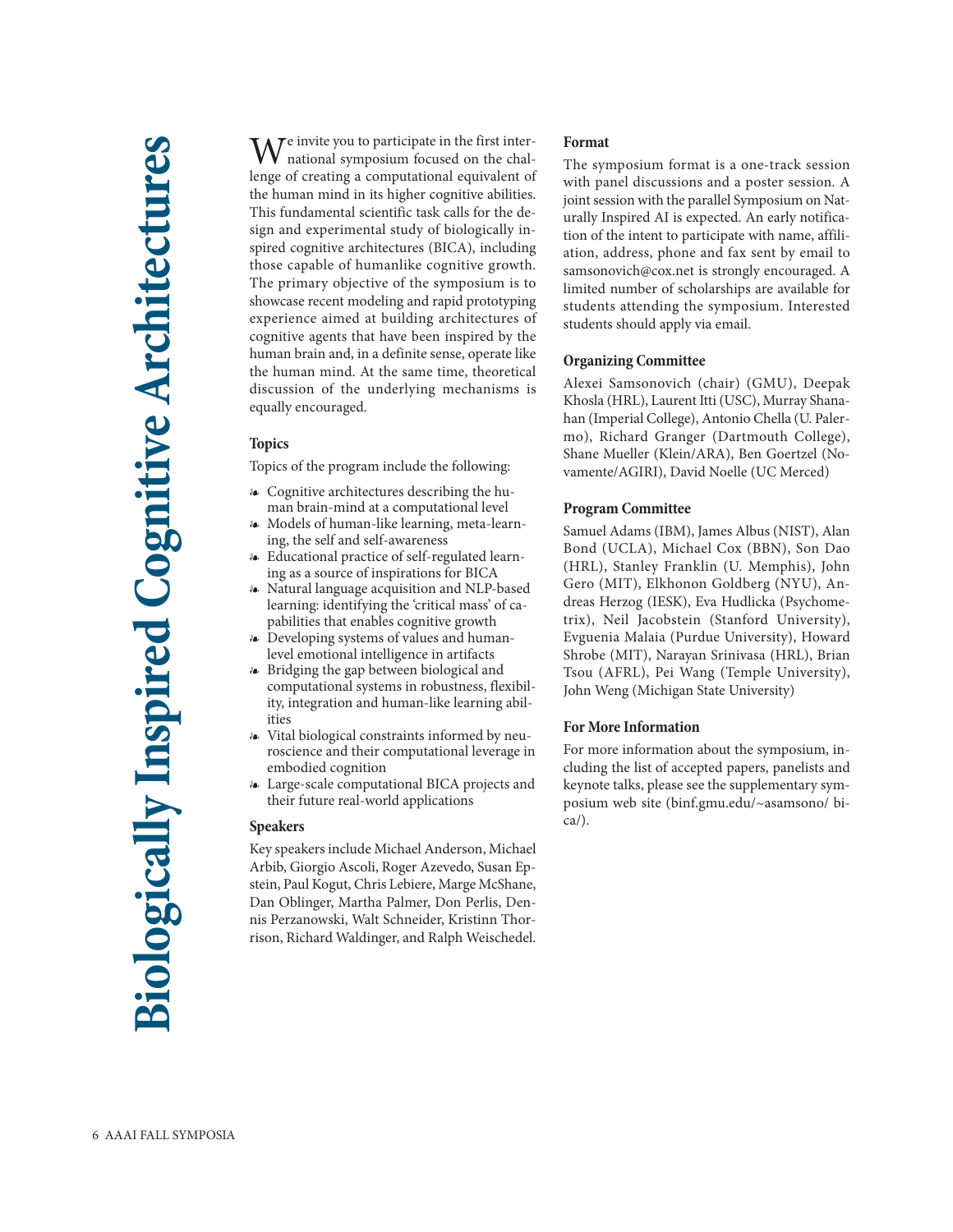Could an international group provide free ac-cess to primary and secondary school curricula, aligned with national, state, and local standards, delivered by our best AI tutoring technologies, in several languages, over the Internet? The purpose of this symposium is to discuss the feasibility of an International Internet Classroom Project.

We welcome education technologists with interests in architectures for content-delivery systems, content development and markup, pedagogical strategies, educational data mining, assessment, and classroom deployment; as well as new delivery hardware and modalities (for example, the XO machine, mobile education). In addition to AI researchers, we encourage participation from government, the private sector, foundations, and the defense establishment, all of which have vital interests in very large-scale education and training systems.

## **Goals**

The goals of the symposium are as follows.

First, to sketch the core requirements for such a project and the immediate needs to get the project started. One critical requirement is that the core should be extensible, so researchers can incorporate and test the efficacy of their new technologies within the infrastructure — and with the participant pool — of the international Internet classroom.

Second, to review the available sources of content, tools, platforms, student modeling methods, educational data mining techniques, pedagogical strategies, modes of content delivery, and concrete experiences deploying technology-based education.

Third, to explore the feasibility of common standards for representing content and student data and to review previous standards efforts in academia, the private sector, and government.

Finally, to build connections among people who work on related projects and sketch a plan to build the international Internet classroom.

The symposium will include some talks and panels and much discussion. We assume no single group can build the international Internet classroom, so an overarching goal of the symposium will be to build a community, assess what's currently available and establish working groups on the major aspects of the system.

## **Organizing Committee**

Paul Cohen, Chair (USC Information Sciences Institute), Carole Beal (K12@USC, USC Information Sciences Institute), Niall Adams (Imperial College London)

## **Program Committee**

Ivon Arroyo (University of Massachusetts, Amherst), Ryan Baker (Carnegie Mellon University), Avron Barr (Aldo Ventures), Joe Beck (Worcester Polytechnic University), Bert Bredeweg (University of Amsterdam), Paul Brna (University of Edinburgh), Susan Bull (University of Birmingham), Weiqin Chen (University of Bergen), Pierre Dillenbourg (École Polytechnique Fédérale de Lausanne), Judith Good (University of Sussex), Jim Greer (University of Saskatchewan), Gord McCalla (University of Saskatchewan), Bruce McLaren (German Research Institute for AI (DFKI) and CMU), Ulrich Hoppe (University of Duisburg-Essen), James Lester (North Carolina State University), Rose Luckin (London Knowledge Lab), Erica Melis (German Research Institute for Artificial Intelligence (DF-KI)), Jean-François Nicaud (Grenoble 1 University), Helen Pain (University of Edinburgh), Ron Stevens (UCLA), Giasemi Vavoula (University of Leicester), Beverly Woolf (University of Massachusetts, Amherst)

## **For More Information**

For more information about the symposium see the supplementary symposium web site (www.isi.edu/~cohen/AAAIFSS08/education-informatics.html).

Please contact Paul Cohen (cohen@isi.edu) with questions.

# **International Internet Classroom Education Informatics: Steps Toward the** natics: Steps Toward the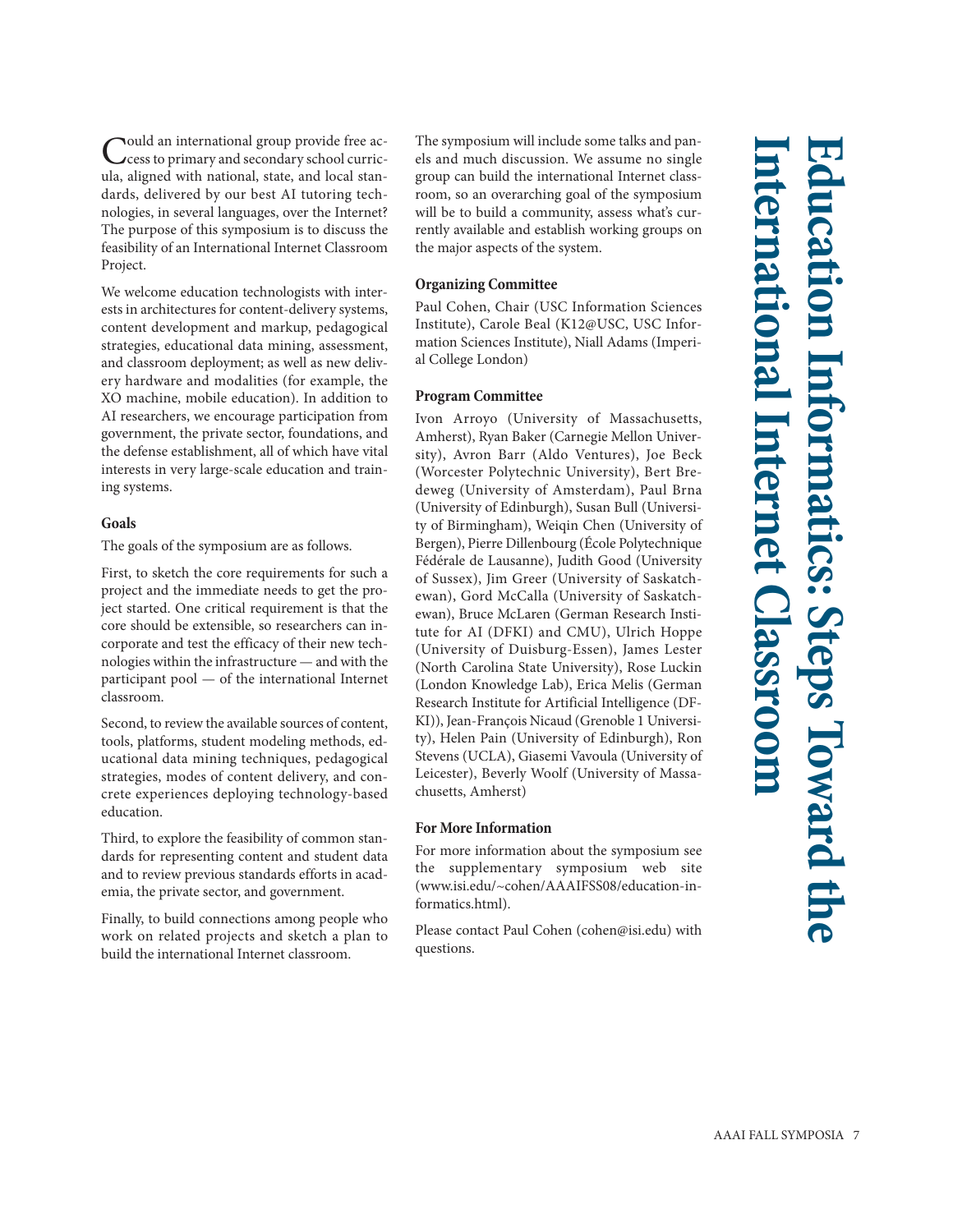This fall symposium will bring together re-searchers and practitioners in multimedia information extraction algorithms and systems and their underlying theories. Drawing from the language, image/video and spatial/temporal reasoning communities, the symposium will include presentations and demonstrations that address the processing of multiple media (for example, text, speech, maps, imagery, video) and multiple human perceptual modalities (for example, audition, vision). Accepted submissions will be organized into interactive panels focused on cross cutting topics such as (cross) media data sets, multimedia machine learning algorithms, innovative architectures, transmedia applications, evaluation methods. To increase the lasting value of the symposium, the chairs will capture capabilities and challenges into a roadmap containing lanes (for example, multimedia data, methods, and applications) that will then be used to stimulate iterative brainstorming "roadmap" sessions. An edited collection to include extended versions of the best papers and roadmap is planned.

## **Topics**

Topics of discussion include the following:

- Object, attribute, and relation extraction from media (for example, text, audio, maps, imagery, and video)
- Simple and complex event detection and extraction from text, audio, imagery, and video
- Integrated speech, language, and image processing methods for cross media information extraction (that is, transmedia information extraction)
- Emotion and sentiment detection and tracking from media
- Tailoring multimedia information extraction to particular users, tasks, and contexts
- Intra- and intermedia representation languages and cross media ontologies
- Architectures for multimedia information extraction
- Constraints and capabilities of IE components and their integration
- Psychoperceptual and cognitive issues in multimodal information extraction
- Multimedia browsing/visualization tools and cross-media query (for example, visual, linguistic, and auditory)
- Studies and analyses of multimedia corpora
- Multimedia annotation schemes and tools
- Evaluation methods and metrics
- Innovative machine learning approaches

## **Organizing Committee**

Mark Maybury, chair, (MITRE) (maybury@.mitre.org), Sharon Walter, cochair, (AFRL) (Sharon.Walter@rl.af.mil), Kelcy Allwein (DIA), Elisabeth Andre (University of Augsburg), Thom Blum (Audible Magic), Shih-Fu Chang (Columbia University), Bruce Croft (University of Massachusetts), Alex Hauptmann (Carnegie Mellon University), Andy Merlino (Pixel Forensics), Ram Nevatia (University of Southern California), Prem Natarajan (BBN), Kirby Plessas (Open Source Works), (David Palmer (Virage), Mubarak Shah (University of Central Florida), Rohini K. Shrihari (State University of New York Buffalo), Oliviero Stock (Istituto per la Ricerca Scientifica e Tecnologica), John Smith (IBM T. J. Watson Research Center), Rick Steinheiser (DNI/Open Source Center)

## **For More Information**

For more information about the symposium please send e-mail to maybury@mitre.org.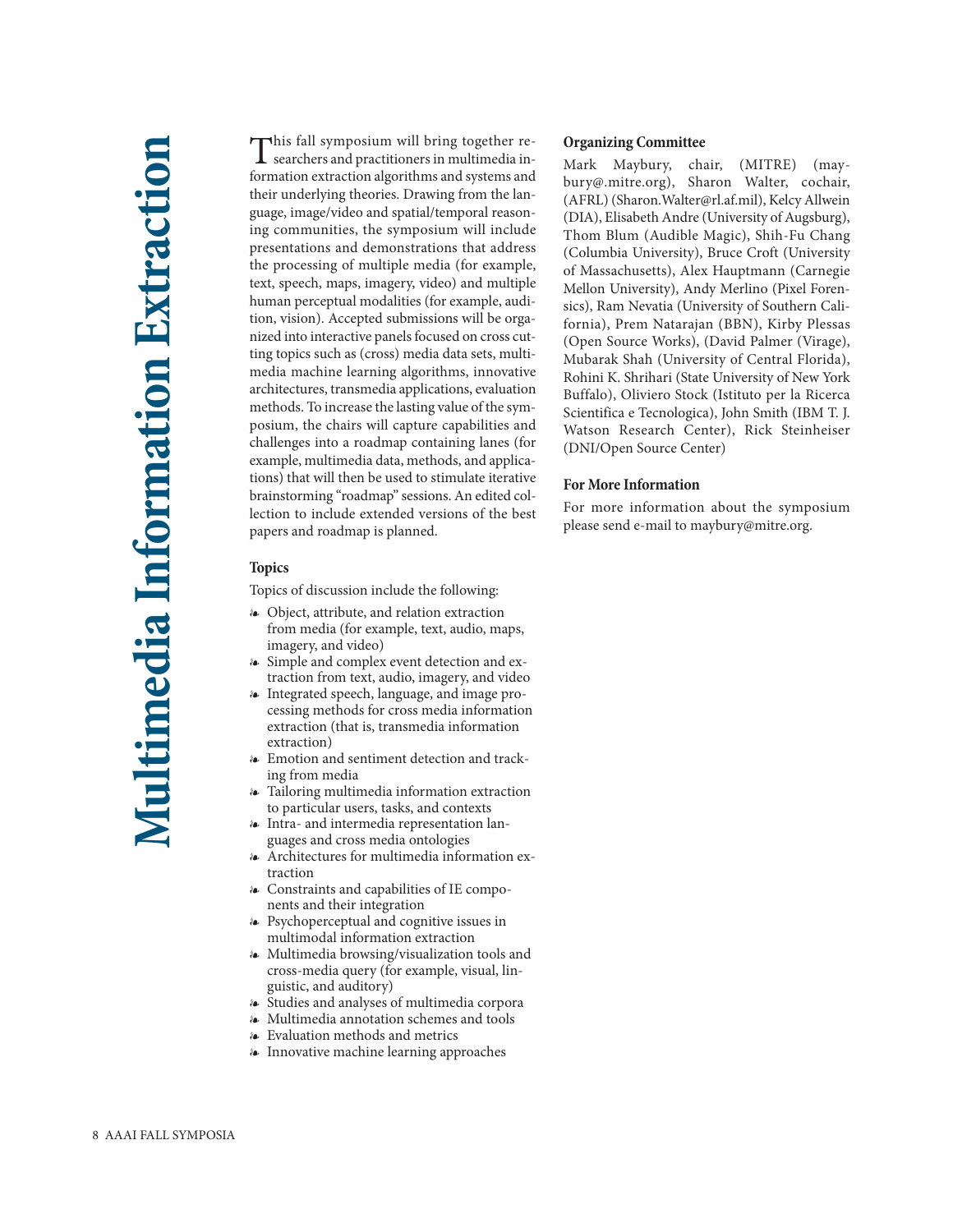The divide between how biological and com-putational systems solve cognitive problems and adjust to novel circumstances is readily apparent. While animals display marked flexibility in adjusting to new situations, our current computational approaches excel in well-defined, formally structured domains.

We are interested in new approaches to bridging this gap. Our perspective is that studies of natural and artificial intelligences can and should be mutually informative. Even young animals solve historically difficult computational problems, and we believe understanding how they do this will enable the creation of more sophisticated artificial systems. Conversely, computational models provide structure and insight into understanding animal learning and cognition. By combining biological and computational perspectives, we expect to obtain new insights that further the classical goals of artificial intelligence.

This symposium is intended to bring together researchers working on models that pertain directly to both natural and machine cognition. Particular methodology, motivation, or implementation decisions do not constrain our interests---we expect that relevant work may touch on themes as diverse as human experiments, neural models, engineering of complex systems, mathematical analysis, programming language design, and high-level cognitive models, to name only a few possibilities. We are interested in any work that has a clearly described relationship between a line of investigation and the larger problem of producing computational models that illuminate the peculiar nature and capabilities of cognition.

## **Topics**

Topics of discussion include the following:

- Approaches to attaining breadth and flexibility
- Systems or models incorporating multiple cognitive capabilities
- Applying models of natural intelligence to engineered systems, or vice versa
- Case histories of recent success or interesting failure in crossing between these fields
- Near-term tractable problems deserving of greater attention
- Experimental techniques and measurement strategies

## **Format**

The symposium will mix short talks from participants with extensive discussion on the challenges of doing research relevant to both natural and artificial systems.

## **Organizing Committee**

Jacob Beal (MIT CSAIL), Paul Bello (Office of Naval Research), Nick Cassimatis (Rensselaer Polytechnic Institute), Michael Coen (University of Wisconsin-Madison), Patrick Winston (MIT CSAIL)

## **For More Information**

For more information about the symposium see the supplementary symposium web site (genesis.csail.mit.edu/NIAI).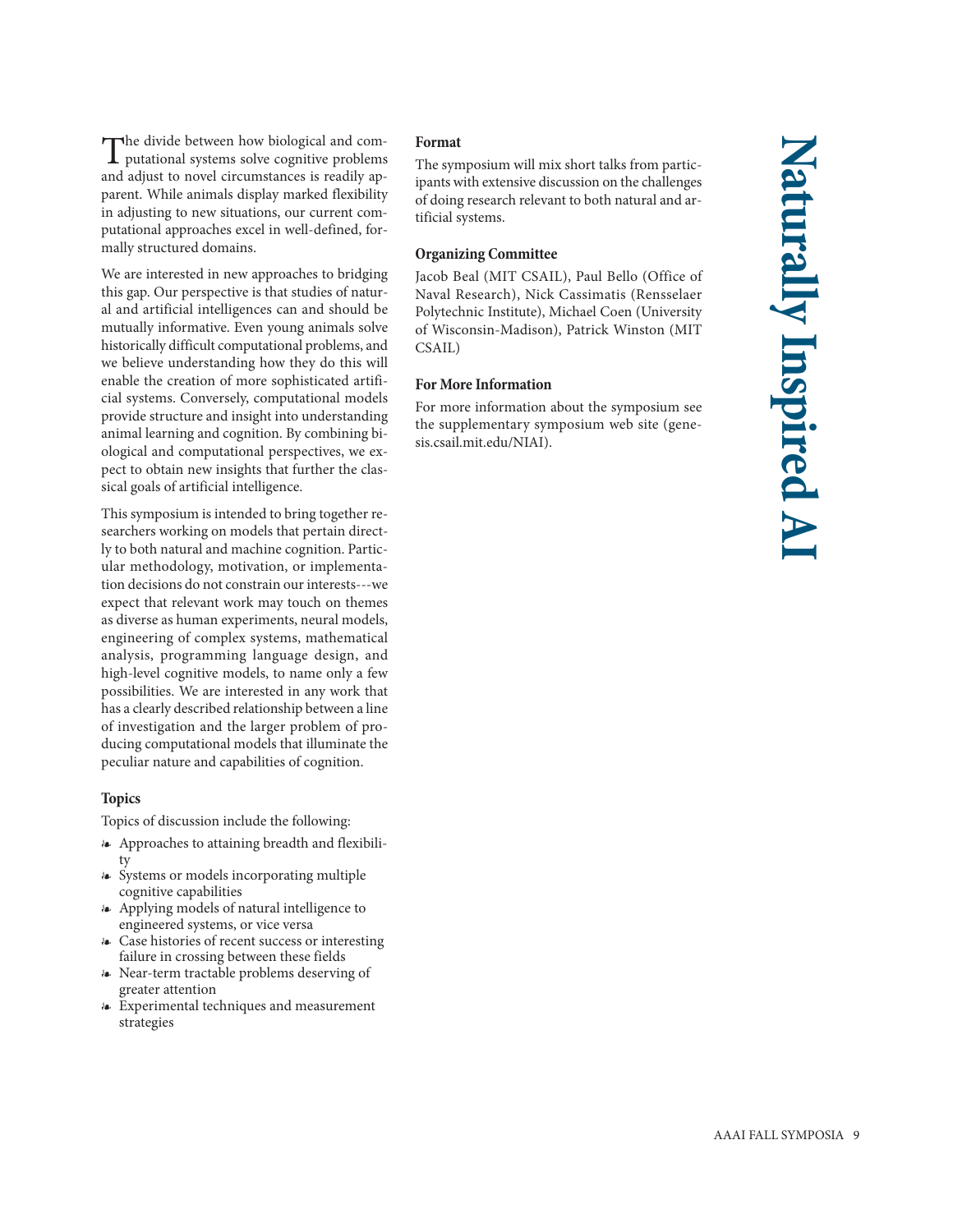All attendees **must** register. Each symposium has a limited attendance, with priority given to invited attendees. All accepted authors, symposium participants, and other invited attendees must register by September 19, 2008. After that period, registration will be opened up to the general membership of AAAI and other interested parties. All registrations must be postmarked by October 17, 2008.

The conference registration fee includes admission to one symposium, one copy of the working notes from the symposium, coffee breaks, and the opening reception.

Checks (drawn on US bank) or international money orders should be made out to AAAI. VISA, MasterCard and American Express are also accepted. Please fill out the attached registration form and mail it with your fee to:

AAAI 2008 Fall Symposium Series 445 Burgess Drive Menlo Park, CA 94025

If you are paying by credit card, you may email the form to fss08@aaai.org or fax it to (650) 321- 4457. Registration forms are also available on AAAI's web page: www.aaai.org/Symposia/Fall/ fss08.php

*Please note:* All refund requests must be in writing and postmarked by October 24, 2008. No refunds will be granted after this date. A \$50.00 processing fee will be levied on all refunds granted.

When you arrive at the Westin Arlington Gateway, please pick up your complete registration packet at the registration area.

Registration hours will be as follows:

- **Friday, November 7** 8:00 AM – 5:00 PM
- **Saturday, November 8** 8:30 AM – 5:00 PM
- **Sunday, November 9** 8:30 AM – 11:00 AM

## **Hotel Information**

For your convenience, AAAI has reserved a block of rooms at the Westin Arlington Gateway. One of the newest hotels in the Washington D.C. area, the Westin Arlington Gateway is located in the Ballston area of Arlington. It is a short walk from the Ballston Metro Station, which allows guests to

easily explore Arlington, downtown Washington, DC, Alexandria, or Georgetown. Reagan National Airport is easily accessible via the Washington Metro rapid transit.

The conference room rate per night is \$169.00 (single/double).

Rates do not include applicable state and local taxes (approximately 10.25%), or hotel fees in effect at the time of the meeting. Symposium attendees must contact the Westin Arlington Gateway directly. *Please request the group rate for the Association for the Advancement of Artificial Intelligence (AAAI) when reserving your room.* The cutoff date for reservations is October 14, 2008. Reservations after this date will be accepted based on availability at the hotel's prevailing rate. All reservations must be secured by one night's deposit per room, via credit card or check. Reservations may be cancelled with no penalty up to 6:00 PM, 72 hours prior to the date of arrival. After that time, a penalty of one night's room and tax will be incurred. Upon check-in, date of departure must be confirmed. Early departure will result in a fee equal to one night's guest room rate.

Westin Arlington Gateway 801 North Glebe Road Arlington, Virginia 22203 USA *Fax:* +1 703 717-6260 *Reservations:* +1-888-627-7076 (reference AAAI) *Online Reservations:* www.starwoodmeeting.com/Book/aaaifall2008

## **Airport Transportation**

Transportation from the airport is availably by metro, taxi, rental car, and shuttle.

## **Metro Rail**

Metro service is available from Reagan National Airport to The Westin Arlington Gateway. The cost is approximately \$1.65 per person one way. Take the Blue Line towards Largo Town Center Metro Station and arrive at Rosslyn Metro Station. Transfer to the Orange Line towards Vienna/Fairfax GMU. Arrive at Ballston Metro Station and walk .30 mile SW to The Westin Arlington Gateway.

For a metro rail system map, visit www.wmata. com/metrorail/systemmap.cfm

For a map of the station area in relation to the Arlington Gateway, please see www.stationmasters. com/System\_Map/BALLSTON/ballston.html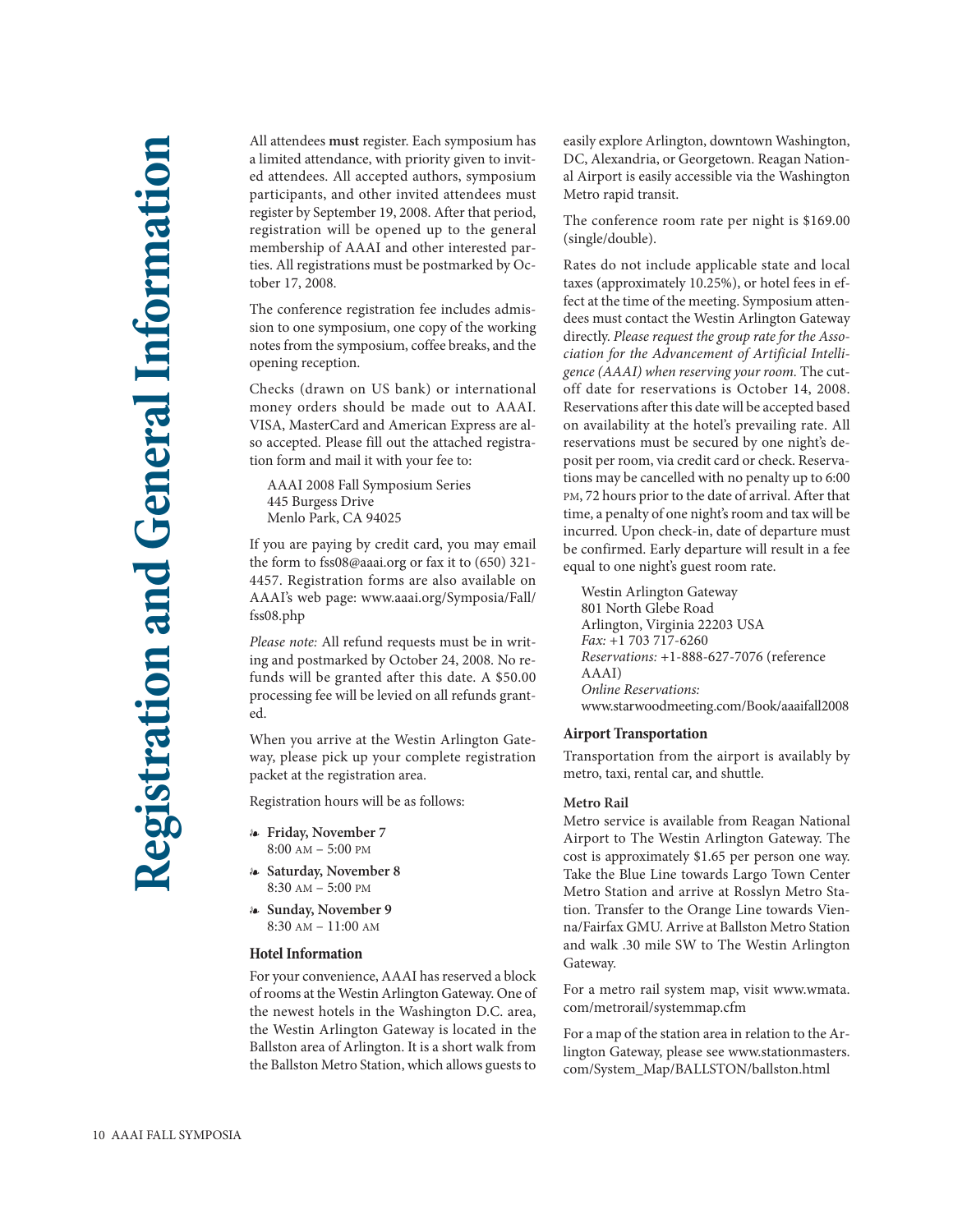## **Shuttle**

The Super Shuttle van service will take guests directly from the airport to The Westin Arlington Gateway. The shuttle service picks up passengers outside of the terminal. Approximate costs from each of the airports are listed below and may be subject to change. Please visit the website (www.supershuttle.com) or call Super Shuttle to confirm current rates (800-BLUE-VAN (258- 3826)):

Reagan National Airport: \$11.00 Dulles International: \$26.00 Baltimore-Washington: \$41.00

## **Car**

Take the George Washington Memorial Parkway North, and then merge onto I-395 South toward Richmond. Merge onto Washington Boulevard via Exit 8A toward Ridge Road and then onto US-50 W/Arlington Boulevard toward Falls Church. Take the Glebe Road exit, turn right onto North Glebe Road/VA-120 North. The hotel is on the right.

For directions from Washington Dulles Airport or other points, please see www.starwoodhotels. com/westin/property/overview/index.html?prop ertyID=1513 and click on "Local Area."

## **Parking**

Valet parking is available at the Westin Arlington Gateway for a maximum of \$22.00 per day/overnight.

## **Taxi**

Approximate one-way taxi fares from area airports are:

Reagan National Airport: \$20.00 Dulles International: \$48.00 – \$55.00 Baltimore-Washington: \$90.00 and up

## **Disclaimer**

In offering the Westin Arlington Gateway (hereinafter referred to as "Supplier"), and all other service providers for the AAAI Fall Symposium Series, the Association for the Advancement of Artificial Intelligence acts only in the capacity of agent for the Supplier, which is the provider of hotel rooms and transportation. Because the Association for the Advancement of Artificial Intelligence has no control over the personnel, equipment or operations of providers of accommodations or other services included as part of the Symposium program, AAAI assumes no responsibility for and will not be liable for any personal delay, inconveniences or other damage suffered by symposium participants which may arise by reason of (1) any wrongful or negligent acts or omissions on the part of any Supplier or its employees, (2) any defect in or failure of any vehicle, equipment or instrumentality owned, operated or otherwise used by any Supplier, or (3) any wrongful or negligent acts or omissions on the part of any other party not under the control, direct or otherwise, of AAAI.